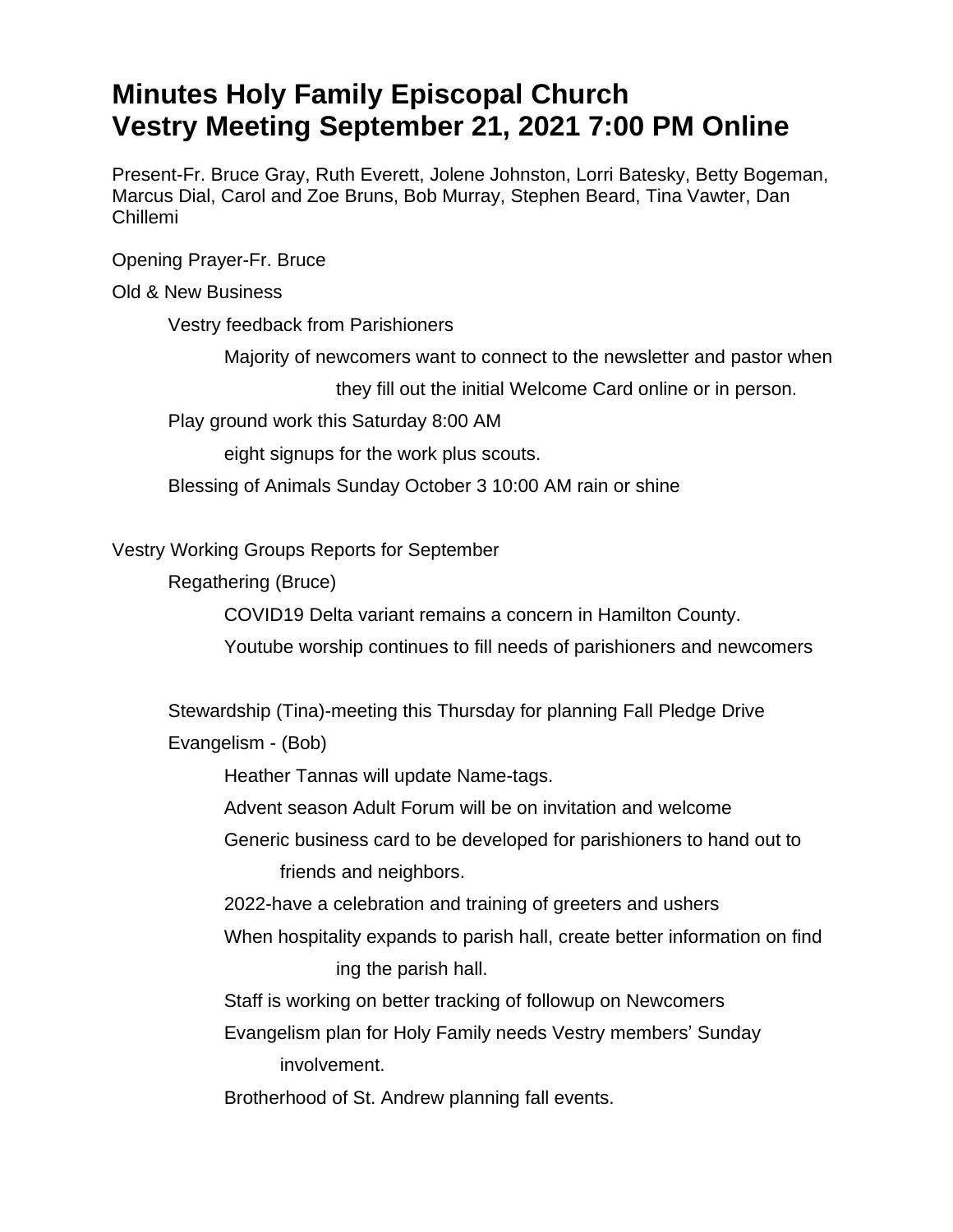Hosting the Feast Day of St. Andrew Eucharist Offering the St. Nicholas Breakfast again, COIVD permitting. Greening of the church with Spaghetti Dinner

Building & Grounds (Marcus)

New playground installation Sept 25-volunteers needed Little Library active with good reviews Canon Brendan contacted for help with insurance coverage on the roof and siding. Marcus is getting bids on parking lot overlay and trail path and church will have eligibility for 50 percent grant eligibility for that payment.

New toilet in men's room installed

Sanctuary lights continuing to be worked on, with a professional stage

lighting expert perhaps coming to the church to check it out

for free.

Christian Formation (Jolene & Ruth)

Trunk and treat Friday October 29 6-7:30 pm.

Gospel at Hogwarts Nov 6 in the evening

Blood drive October 31 with Bloodmobile

Purchasing signage for fall events for the lawn suggested, as was done for Sparks Fishers.

Worship - (Bruce)

see events mentioned above

Missional Outreach (Lorri)

Conversations with Exodus and Immigrant Welcome Center taking place

regarding how Holy Family can help with Afghan refugees

Relationship with Fishers Elementary School restarting

Racial Reconciliation (Bob)